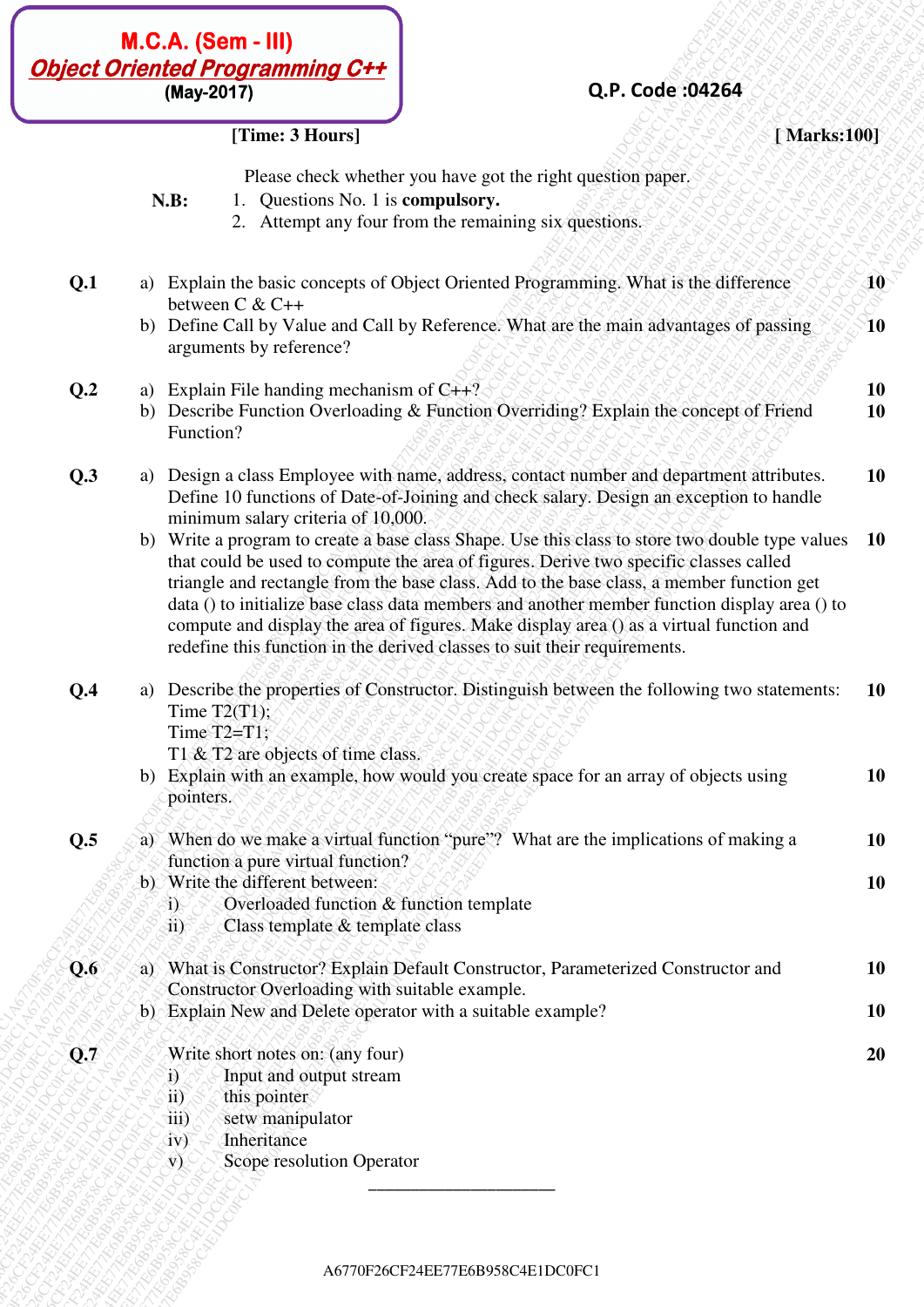# **M.C.A. (Sem – III)**<br>
(**May-2017)**<br> **(May-2017)**<br> **CP. Code 50365**<br> **These chock whether you have a basic fixed properties**<br> **CA2**<br> **CA2**<br> **CA2**<br> **CA3**<br> **CA2**<br> **CA3**<br> **CA3**<br> **CA3**<br> **CA3**<br> **CA3**<br> **CA3**<br> **CA3**<br> **CA3**<br> **CA3 M.C.A. (Sem – III)**<br>
Data Base Management Systems<br>
The surface tractionary contribute you have got the right question space.<br>
1. Concerns in the concerns of the right question space.<br>
2. Accepts at the right of the conce **M.C.A. (Sem – III)**<br> **Data Base Management Systems**<br>
(May-2017)<br>
These thest Hendric House part the right specifical paper.<br>
19. 2. Conservation computer styles are also the right specifical paper.<br>
19. 2. Conservation c **M.C.A. (Sem - III)**<br> **Data Base Management Systems**<br>
(Way-2017)<br>
Net L. Location Religionship (appendix)<br>
N.E. Location Religionship (appendix)<br>
N.E. Location Religionship (and the right quadration paper.<br>
2. According t **C21 DEFB9D6DC36590CFF89B87**<br> **CPC Code 0.5535**<br>
These three three these team of Code 0.6535<br>
These chose control is the control in the complete team of the registration of<br>
2. Lectures are the complete team of the contro **C21 DEFB9D6DC36590CFF89B87**<br> **CPC Code 0.5535**<br>
These three three these team of Code 0.6535<br>
These chose control is the control in the complete team of the registration of<br>
2. Lectures are the complete team of the contro **C21 DEFB9D6DC36590CFF89B87**<br> **CPC Code 0.5535**<br>
These three three these team of Code 0.6535<br>
These chose control is the control in the complete team of the registration of<br>
2. Lectures are the complete team of the contro **C21 DEFB9D6DC36590CFF89B87**<br> **CPC Code 0.5535**<br>
These three three these team of Code 0.6535<br>
These chose control is the control in the complete team of the registration of<br>
2. Lectures are the complete team of the contro **C21 DEFB9D6DC36590CFF89B87**<br> **CPC Code 0.5535**<br>
These three three these team of Code 0.6535<br>
These chose control is the control in the complete team of the registration of<br>
2. Lectures are the complete team of the contro **C21 DEFB9D6DC36590CFF89B87**<br> **CPC Code 0.5535**<br>
These three three these team of Code 0.6535<br>
These chose control is the control in the complete team of the registration of<br>
2. Lectures are the complete team of the contro **C21 DEFB9D6DC36590CFF89B87**<br> **CPC Code 0.5535**<br>
These three three these team of Code 0.6535<br>
These chose control is the control in the complete team of the registration of<br>
2. Lectures are the complete team of the contro **C21 DEFB9D6DC36590CFF89B87**<br> **CPC Code 0.5535**<br>
These three three these team of Code 0.6535<br>
These chose control is the control in the complete team of the registration of<br>
2. Lectures are the complete team of the contro **C21 DEFB9D6DC36590CFF89B87**<br> **CPC Code 0.5535**<br>
These three three these team of Code 0.6535<br>
These chose control is the control in the complete team of the registration of<br>
2. Lectures are the complete team of the contro **C21 DEFB9D6DC36590CFF89B87**<br> **CPC Code 0.5535**<br>
These three three these team of Code 0.6535<br>
These chose control is the control in the complete team of the registration of<br>
2. Lectures are the complete team of the contro **EXECUTE B8D6DC3668**<br>
CHAPE2010CFF8D6DC36580CFF888<br>
VALUE ACCORE ACTIVE THE HOMES CONTINUE ARTICLE TO CONTINUE ARTICLE TO CONTINUE ARTICLE TO CONTINUE ARTICLE TO CONTINUE ARTICLE TO CONTINUE ARTICLE TO CONTINUE ARTICLE TO **EXECUTE:**<br> **CALCOSE COFF89B87ADB46A4E2012DEFF80B87ADB46A4E21DEFB8D6DC36580CFF89B87ADB46A4E21DEFB9D6DC36580CFF89B87ADB46A4E21DEFB81A2E1DEFB9D6DC365844E21DEFB81A2E1DEFB9D6DC3654E21DEFB9D6DC3654E21DEFB9D6DC3654E21DEFB9D6DC3 EXECT: COFF89B87A COFF89B87ADB46A4E2012DEFB9D6DC365**<br> **EXECT: COFF89B87ADB46A4E201DEFB9D6DC365**<br>
EXECT: COFF89B87ADF49A4E201DEFB9D6DC366A4E21DEFB8D6DC366A4E21DEFB8D6DC3654<br>
4.1 Correlation and the strategies of the str **M.C.A. (Semi-III)**<br> **CALCORES CHECK (Margin 2017)**<br>
These React whether you have get the right question poper.<br>
4. Concert shows that the real of the concernent stress that is a concernent stress of the concernent stress **M.C.A. (Sem – III)**<br>
(May-2017)<br>
(May-2017)<br>
We be an electrometric types the right quasicon paper.<br>
1. Constant a later where the strengtheness and the complete the right quasicon paper.<br>
1. Constant a later when the co **M.C.A. (Sem – III)**<br> **Max Chase Check whether was have controlled the right question apper.** The context interaction apper.<br>
4B. Peace check whether was have got the right question paper.<br>
4B. Location and the context

# **Q.P. Code :01505**

## **[Time: Three Hours]** *<b>EXAMAGE AND STATE STATE STATE: 100*

**(10)** 

**(10)** 

## **Please check whether you have got the right question paper.**

- N.B: 1. Question No.1 is compulsory.
	- 2. Attempt any **four** from remaining **six** questions.
- **Q.1** a. Consider a hotel management system. This is a number of hotels across the country with following assumptions:
	- i. Each hotel has a possibly different number of rooms.
	- ii. Rooms can be classified in a number of ways (for example, 2 double beds, a suite, one king, etc.)
	- iii. Rooms have a different prices based on the day of the week and time of year. If there is a festival then rooms are generally priced higher, and Thursday, Friday, Saturday night rooms are more expensive.
	- iv. Guests or customers are given a bill for each stay (a stay is one or more nights in a row) and notation is made of the date of payment.
	- v. Customers check into a particular room in a particular hotel on a date, check out is assumed to be the date of the bill.
	- vi. Generally, there is no need to have all the names of people staying in a room, but a count of the number of adults and children is necessary as rooms and each hotel have maximum occupancy rules.

Draw an ER diagram that represents this. Note all of the entities and relationships, cardinality, indicate key attributes on diagram.

| v. Write schema definition and normalize all tables to 3NF for the above E-R Diagram. | (10) |
|---------------------------------------------------------------------------------------|------|
| みもくころく ごうやく くくとおふぞう ムラズ・メン                                                            |      |

**Q.2** a. Consider the database given by following schema :-

Customer ( Cust\_No, Sales\_Person\_No, City)

Sales-person (Sales\_Person\_No, Sales\_Person\_name, common\_prec, Year-of Hire)

Sales (Sales\_person\_No, Month, Year, sales\_amount)

construct the following SQL queries based on the tables given above:-

- i. Disney the list of all customers by Cust\_No with the city in which each is located.
- ii. Display the total sales for year 2016 ordered by Sales\_Person\_No.
- iii. list the names of the sales persons who have sold items to Delhi Customers.
- iv. Display the details of sales persons who made maximum sales in month of January.
- v. Display details of sales person who has serviced maximum numbers of customers.
- b. What are different levels of data independence? Explain. **(10)**
- **Q.3** a. Explain ARIES crash recovery algorithm in detail. **(10)** 
	- b. Which indexing structure is best suited for range searches? Explain in detail. **(10)**

 $\mathcal{P}(\mathcal{P}(\mathcal{P},\mathcal{P},\mathcal{P},\mathcal{P},\mathcal{P},\mathcal{P}))$  , and the contract of  $\mathbf{P}$  . The contract of  $\mathbf{P}$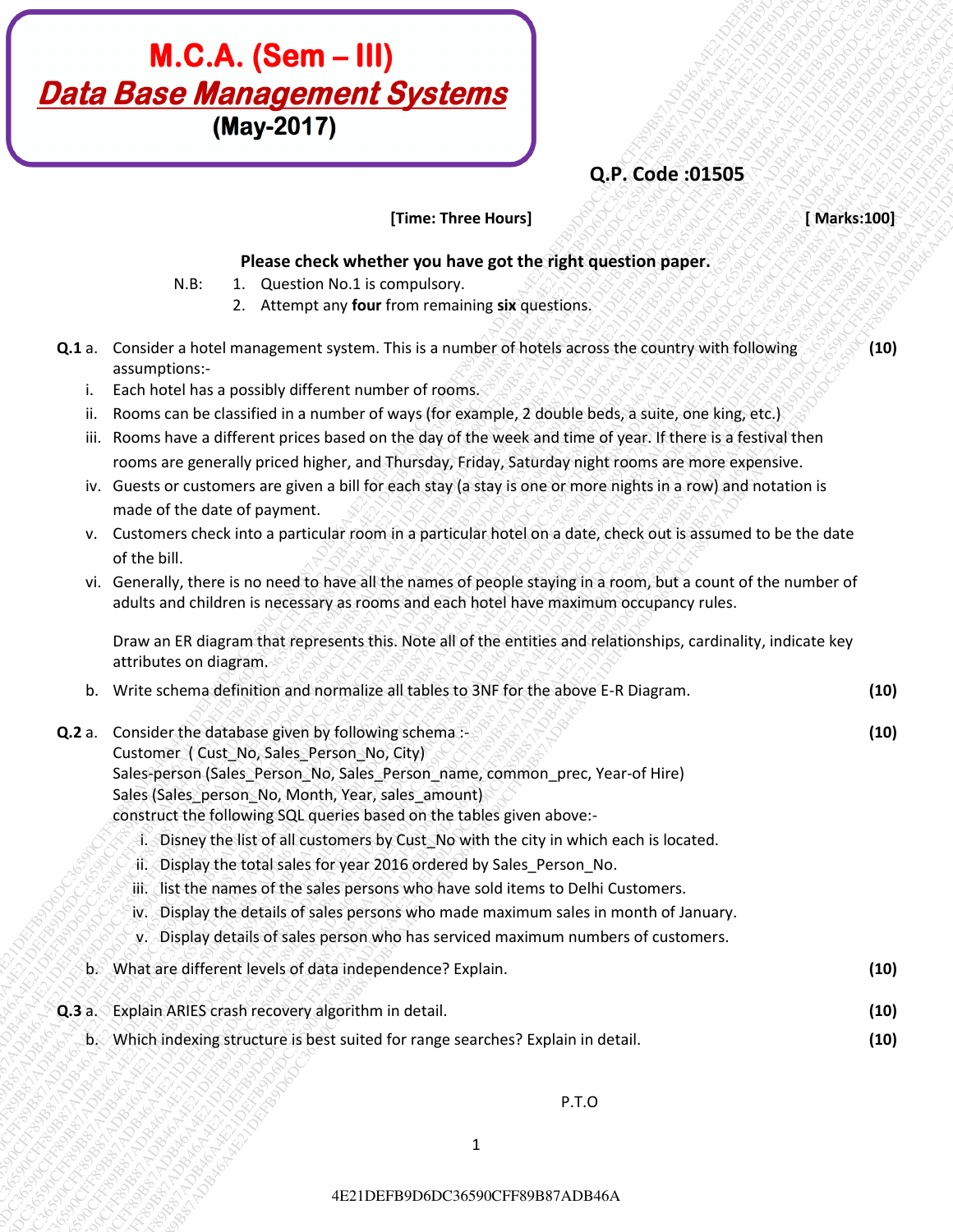# **Q.P. Code :01505**

| Q.P. Code: 01505<br>Q.4 a. Consider the universal relation R(A, B, C, D, E, F, G, H, I, J,) and the set of FD'S<br>(10)<br>${A,B} \rightarrow {C}$<br>${B.D}} {\rightarrow} {E}$<br>${A,D} \rightarrow {G,H}$<br>${A} \rightarrow {I},$<br>${H} \rightarrow {A, J}$<br>What is the key of R?<br>b. Explain deadlocks in DBMS? Also explain various deadlock & prevention techniques.<br>(10)<br>What do you mean by transaction in DBMS? Explain various properties of transaction.<br>(10)<br><b>Q.5</b> a.<br>b. What do you mean by query optimization in DBMS? Explain in detail.<br>(10)<br>(10)<br>Q.6 a. What is locking protocol? Explain difference between 2 phase locking protocol.<br>b. Explain Bell-la padula model for database security?<br>(10)<br>Write short notes on following: (Any Four)<br>(20)<br>Q.7<br>Shadow paging<br>а.<br>Triggers<br>b.<br>Conflict Serializability<br>c.<br>Dirty Read and Bling Write<br>d.<br>Crash Recovery with Checkpoints<br>e. |                |  |
|---------------------------------------------------------------------------------------------------------------------------------------------------------------------------------------------------------------------------------------------------------------------------------------------------------------------------------------------------------------------------------------------------------------------------------------------------------------------------------------------------------------------------------------------------------------------------------------------------------------------------------------------------------------------------------------------------------------------------------------------------------------------------------------------------------------------------------------------------------------------------------------------------------------------------------------------------------------------------------------|----------------|--|
|                                                                                                                                                                                                                                                                                                                                                                                                                                                                                                                                                                                                                                                                                                                                                                                                                                                                                                                                                                                       |                |  |
|                                                                                                                                                                                                                                                                                                                                                                                                                                                                                                                                                                                                                                                                                                                                                                                                                                                                                                                                                                                       |                |  |
|                                                                                                                                                                                                                                                                                                                                                                                                                                                                                                                                                                                                                                                                                                                                                                                                                                                                                                                                                                                       |                |  |
|                                                                                                                                                                                                                                                                                                                                                                                                                                                                                                                                                                                                                                                                                                                                                                                                                                                                                                                                                                                       |                |  |
|                                                                                                                                                                                                                                                                                                                                                                                                                                                                                                                                                                                                                                                                                                                                                                                                                                                                                                                                                                                       |                |  |
|                                                                                                                                                                                                                                                                                                                                                                                                                                                                                                                                                                                                                                                                                                                                                                                                                                                                                                                                                                                       |                |  |
|                                                                                                                                                                                                                                                                                                                                                                                                                                                                                                                                                                                                                                                                                                                                                                                                                                                                                                                                                                                       |                |  |
|                                                                                                                                                                                                                                                                                                                                                                                                                                                                                                                                                                                                                                                                                                                                                                                                                                                                                                                                                                                       | $\overline{2}$ |  |

- c. Conflict Serializability
- d. Dirty Read and Bling Write
- e. Crash Recovery with Checkpoints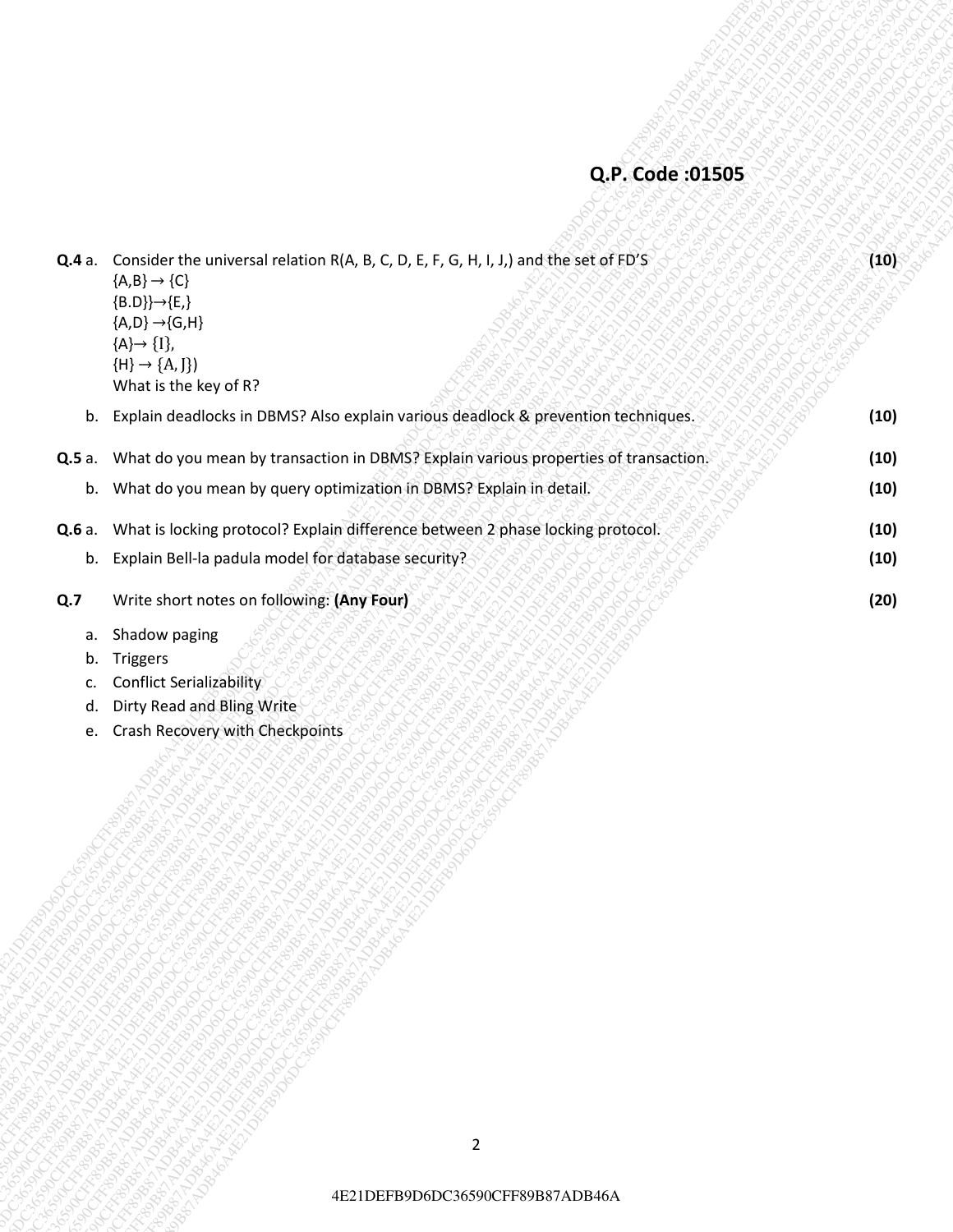# **QP CODE: 01120**

# **(3 Hours)**

|    |                                         | <b>M.C.A. (Sem - III)</b><br><b>Data Communication Networks</b><br>(May-2017)<br><b>QP CODE: 01120</b>                                                      |              |
|----|-----------------------------------------|-------------------------------------------------------------------------------------------------------------------------------------------------------------|--------------|
|    |                                         | <b>Total Marks: 100</b><br>(3 Hours)                                                                                                                        |              |
|    | N.B.:                                   | 1) Question No.1 is compulsory.<br>2) Attempt any four from the remaining six questions.<br>3) All questions carry equal marks.                             |              |
| 1. | $\left( a\right)$                       | Explain TCP/IP protocol suite in detail.                                                                                                                    | (10)         |
|    | (b)                                     | Discuss guided media used in data communication.                                                                                                            | (10)         |
|    | 2.<br>$\left( a\right)$                 | Calculate the CRC for 100101000111 using the divisor 110011.                                                                                                | (10)         |
|    | (b)                                     | Discuss the services provided by the data link layer and explain<br>HDLC frame format in detail.                                                            | (10)         |
|    | 3. (a)<br>(b)                           | Discuss RSA public key crypto system with example.<br>Discuss the 4-way handshake for TCP connection termination.                                           | (10)<br>(10) |
|    | 4.<br>(a)                               | Define congestion. Discuss the various methods of preventing and<br>reducing the congestion.                                                                | (10)         |
|    | (b)                                     | What are the services provided by the network layer? Explain the (10)<br><b>Bellman Ford Routing algorithm.</b>                                             |              |
| 5. | $\left( a\right)$                       | Explain the methods of converting digital data in to analog signal.                                                                                         | (10)         |
|    | (b)                                     | What is classful addressing? Discuss Class A, class B, Class C, Class<br>D and Class E addresses with its ranges in decimal dotted notation and<br>example. | (10)         |
|    | 6.5<br>(a)<br>$\langle$ b) <sup>s</sup> | What is sliding window? Explain Go back N protocol in detail.<br>Explain any two IEEE standards in detail.                                                  | (10)<br>(10) |
|    |                                         | 7. Write Short Notes on <i>any four</i> :-<br>a) ARP<br>b) DHCP<br>$c)$ FTP<br>d) ALOHA<br>e) Modes of communication                                        | (20)         |
|    |                                         |                                                                                                                                                             |              |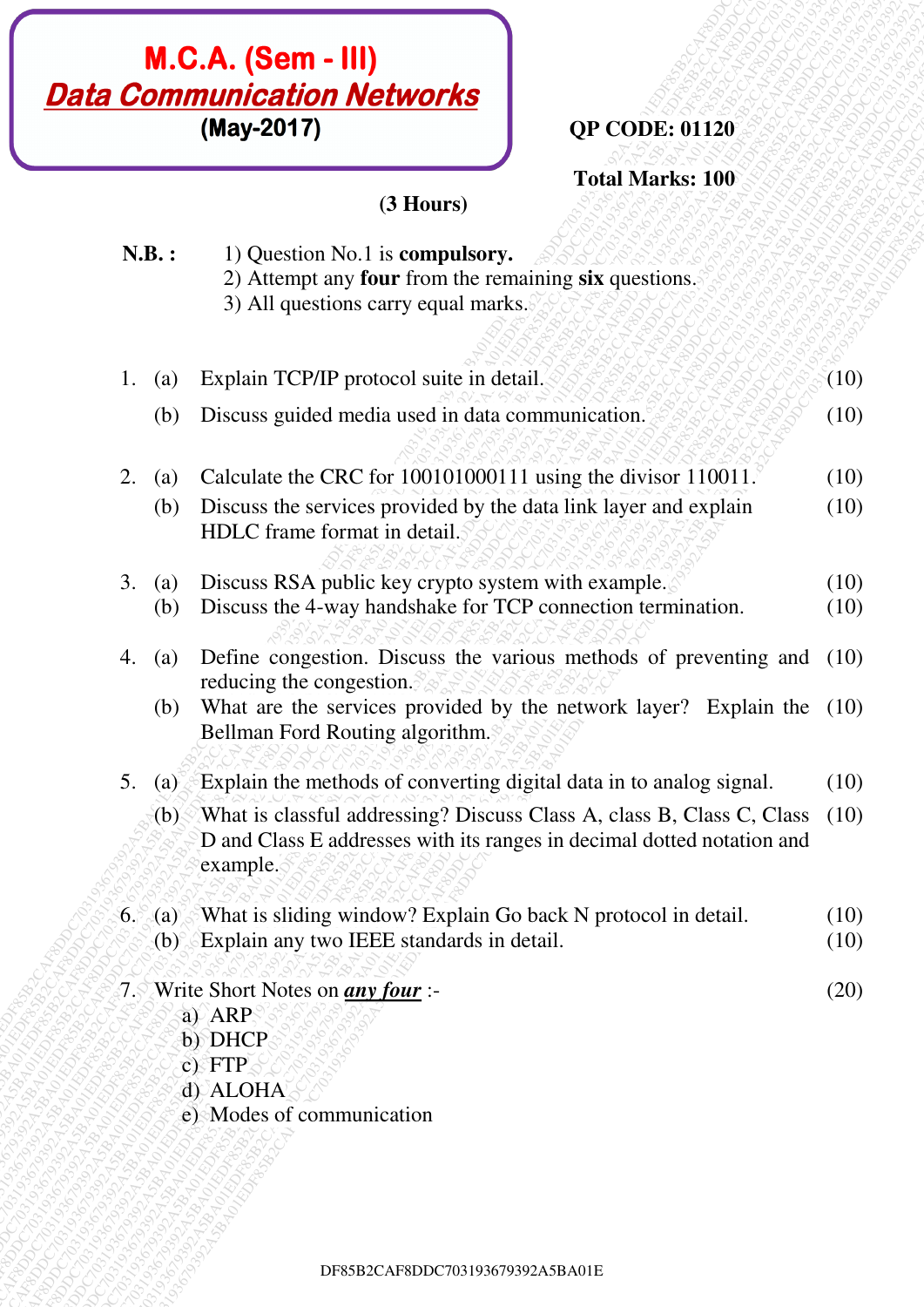# **Q.P. Code :07831**

- N.B: 1. Question no. 1 is compulsory.
	- 2. Attempt any four out of remaining six questions
	- 3. Figure to the right indicate full marks.
- Q.1 a) Use graphical method to solve the following LPP

- $x_1 + x_2 \leq 6$
- $x_1-x_2 \leq 2$
- $x_1 2x_2 \leq 1$
- $x_1, x_2 \geq 0$
- b) A small project is composed of 7 activities, whose time estimates are listed in the table below.

|     | <b>M.C.A. (Sem - III)</b> |                                                             |                                                                                                                                                                                                                                                     |                               |                                    |                    |                                  | Q.P. Code: 07831   |              |
|-----|---------------------------|-------------------------------------------------------------|-----------------------------------------------------------------------------------------------------------------------------------------------------------------------------------------------------------------------------------------------------|-------------------------------|------------------------------------|--------------------|----------------------------------|--------------------|--------------|
|     |                           | (May-2017)                                                  | <b>Operation Research</b>                                                                                                                                                                                                                           |                               |                                    |                    |                                  |                    | [ Marks:100] |
|     |                           |                                                             |                                                                                                                                                                                                                                                     |                               | [Time: 3 Hours]                    |                    |                                  |                    |              |
|     |                           | $N.B$ :<br>2.                                               | Please check whether you have got the right question paper.<br>1. Question no. 1 is compulsory.<br>Attempt any four out of remaining six questions<br>3. Figure to the right indicate full marks.                                                   |                               |                                    |                    |                                  |                    |              |
| Q.1 | a)                        |                                                             | Use graphical method to solve the following LPP                                                                                                                                                                                                     |                               |                                    |                    |                                  |                    | 10           |
|     |                           | Maximize $Z = 2x_1 + x_2$<br>Subject to $x_1+2x_2 \leq 10$  |                                                                                                                                                                                                                                                     |                               |                                    |                    |                                  |                    |              |
|     |                           |                                                             | $x_1+x_2 \leq 6$                                                                                                                                                                                                                                    |                               |                                    |                    |                                  |                    |              |
|     |                           |                                                             | $x_1-x_2 \leq 2$<br>$x_1 - 2x_2 \leq 1$                                                                                                                                                                                                             |                               |                                    |                    |                                  |                    |              |
|     |                           |                                                             | $x_1, x_2 \ge 0$                                                                                                                                                                                                                                    |                               |                                    |                    |                                  |                    |              |
|     | b)                        |                                                             | A small project is composed of 7 activities, whose time estimates are listed in the table below.                                                                                                                                                    |                               |                                    |                    |                                  |                    | 10           |
|     |                           |                                                             | Activity                                                                                                                                                                                                                                            |                               | <b>Estimated duration(weeks)</b>   |                    |                                  |                    |              |
|     |                           |                                                             | $(i-j)$                                                                                                                                                                                                                                             | optimistic                    |                                    | Most likely        | pessimistic                      |                    |              |
|     |                           |                                                             | $1 - 2$                                                                                                                                                                                                                                             | Æ                             |                                    | -1                 | 7                                |                    |              |
|     |                           |                                                             | $1 - 3$<br>$1 - 4$                                                                                                                                                                                                                                  | $\mathbf{I}$<br>$\mathbf{2}$  |                                    | 4<br>2             | ों<br>$\boldsymbol{8}$           |                    |              |
|     |                           |                                                             | $2 - 5$                                                                                                                                                                                                                                             | Ă.                            |                                    | $\mathbf{1}^\circ$ | $1 \overline{}$                  |                    |              |
|     |                           |                                                             | $3 - 5$                                                                                                                                                                                                                                             | $\overline{2}$                |                                    | 5.                 | 14                               |                    |              |
|     |                           |                                                             | $4 - 6$<br>$5 - 6$                                                                                                                                                                                                                                  | $\mathbf{2}$<br>ેકે           |                                    | S<br>$6^{\circ}$   | 8<br>15                          |                    |              |
| Q.2 | III.<br>IV.<br>V.         | Maximize $Z = 2x_1 + 5x_2$<br>Subject to $x_1+4x_2 \leq 24$ | What is expected project length?<br>Find critical path<br>Calculate the variance and standard deviation of the project length.<br>a) Use simplex method to solve the following LPP<br>$3x_1 + x_2 \le 21$<br>$x_1 + x_2 \leq 9$<br>$x_1, x_2 \ge 0$ |                               |                                    |                    |                                  |                    | 10           |
|     | Ω                         |                                                             | b) Obtain an initial basic feasible solution to the following transportation problem using<br>North-west corner method<br>Least cost method                                                                                                         |                               |                                    |                    |                                  |                    | 10           |
|     |                           |                                                             |                                                                                                                                                                                                                                                     |                               |                                    |                    |                                  |                    |              |
|     | ïБ                        |                                                             |                                                                                                                                                                                                                                                     |                               | Distribution centre (Destinations) |                    |                                  | supply             |              |
|     |                           |                                                             |                                                                                                                                                                                                                                                     |                               |                                    |                    |                                  |                    |              |
|     |                           |                                                             | T                                                                                                                                                                                                                                                   | $\mathbf 1$<br>$\overline{2}$ | $\overline{2}$<br>3                | 3<br>11            | 4<br>$\overline{7}$              | 6                  |              |
|     |                           | Plants                                                      | 2<br>ತ                                                                                                                                                                                                                                              | $\mathbf 1$<br>5              | $\pmb{0}$<br>8                     | 6<br>15            | $\mathbf{1}$<br>$\boldsymbol{9}$ | $\mathbf{1}$<br>10 |              |

- II. Find expected duration and variance for each activity
- III. What is expected project length?
- IV. Find critical path
- V. Calculate the variance and standard deviation of the project length.
- Q.2 a) Use simplex method to solve the following LPP

- $x_1 + x_2 \leq 9$  $x_1, x_2 \geq 0$
- b) Obtain an initial basic feasible solution to the following transportation problem using
	- i. North-west corner method
	- ii. Least cost method

|           |             | Distribution centre (Destinations) |   | supply |
|-----------|-------------|------------------------------------|---|--------|
|           |             |                                    |   |        |
|           |             |                                    |   |        |
|           |             |                                    | b |        |
| Plants    |             |                                    |   |        |
| (origins) | Requirement |                                    |   |        |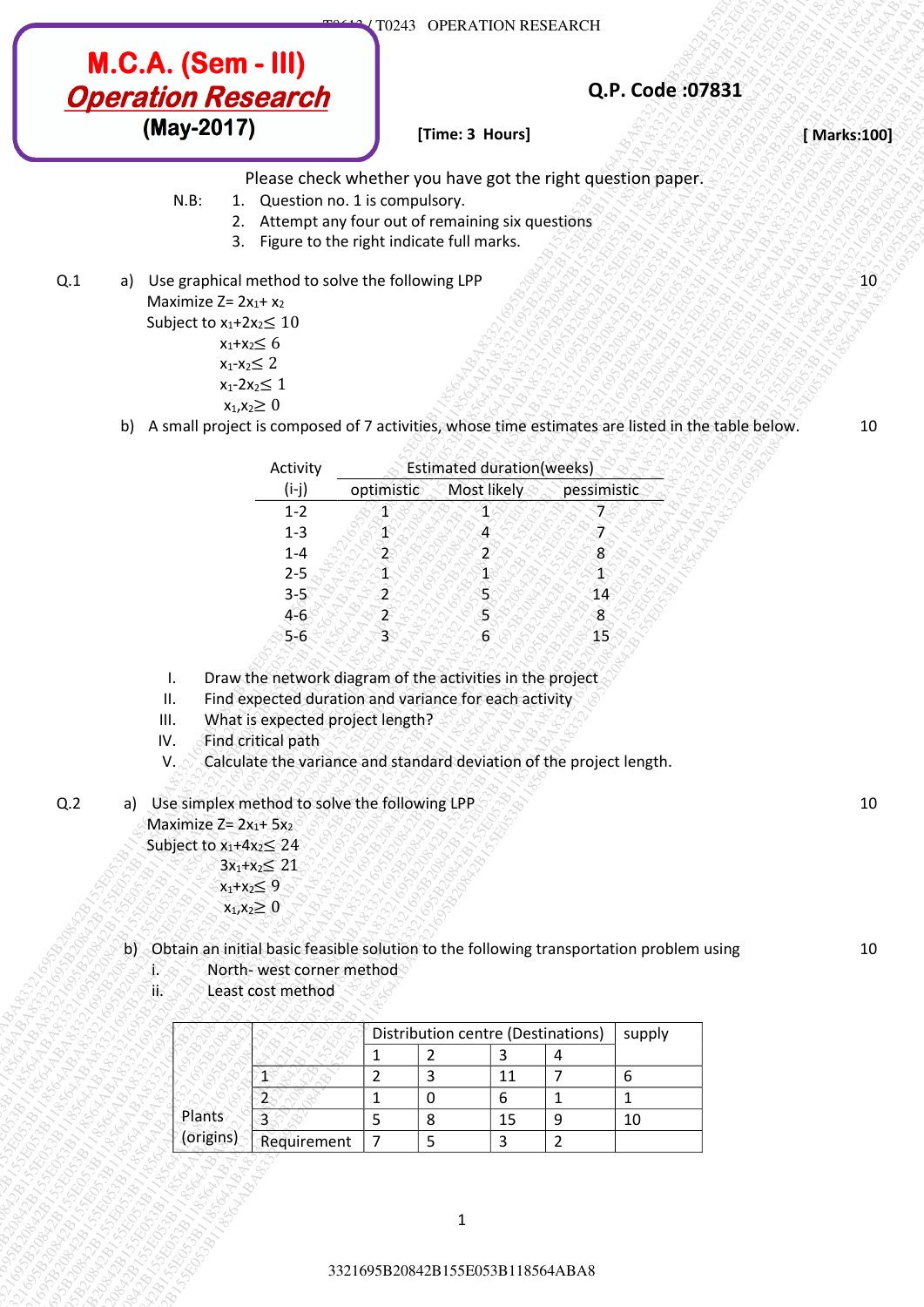## **Q.P. Code :07831**

| M/C      |    |                  |   |    |   |  |
|----------|----|------------------|---|----|---|--|
|          | רו | J3               |   | 18 |   |  |
| $\cdots$ |    | $\sqrt{2}$<br>10 | - |    |   |  |
|          |    |                  | n |    | о |  |

|     |              |                                                                                                                                                                                                                                                                                             |                     |                |                            | T8613 / T0243 OPERATION RESEARCH |                     |                                |                                 |                                              |                                        |         |                    |  |              |
|-----|--------------|---------------------------------------------------------------------------------------------------------------------------------------------------------------------------------------------------------------------------------------------------------------------------------------------|---------------------|----------------|----------------------------|----------------------------------|---------------------|--------------------------------|---------------------------------|----------------------------------------------|----------------------------------------|---------|--------------------|--|--------------|
|     |              |                                                                                                                                                                                                                                                                                             |                     |                |                            |                                  |                     |                                |                                 | Q.P. Code: 07831                             |                                        |         |                    |  |              |
| Q.3 | a)           | Solve the following LPP using Big-M method<br>Minimize $Z = 12x_1 + 20x_2$<br>Subject to $6x_1+8x_2 \ge 100$<br>$7x_1+12x_2 \ge 120$<br>$x_1, x_2 \ge 0$                                                                                                                                    |                     |                |                            |                                  |                     |                                |                                 |                                              |                                        |         |                    |  | $10^{\circ}$ |
|     | b)           | Ten jobs are to be processed on two machines A and B in order AB. The job processing time in (hour)<br>are given in table. Determine optimal sequence and evaluate total elapse time. Also find the idle time<br>for each machine.                                                          |                     |                |                            |                                  |                     |                                |                                 |                                              |                                        |         |                    |  | $10^{\circ}$ |
|     |              | M/C<br>Α                                                                                                                                                                                                                                                                                    | J1<br>8             | J2<br>9        | J3<br>10<br>$\overline{7}$ | J4<br>$\blacktriangleleft$<br>7  | J5<br>8             | Job<br>46<br>5.                | 17<br>$6\phantom{.}6$           |                                              | 38<br>$\overline{9}$<br>$\overline{7}$ | J9<br>6 | 310<br>$\tau$<br>7 |  |              |
| Q.4 |              | B<br>a. A department of a company has five jobs to be performed. The time (in hour) that each man takes to 10                                                                                                                                                                               | 5                   | $\overline{3}$ |                            |                                  | 6 <sup>°</sup>      | 8                              | 3                               |                                              |                                        | 8       |                    |  |              |
|     |              | perform each job is given in the matrix.                                                                                                                                                                                                                                                    |                     | Employee       |                            |                                  |                     |                                |                                 |                                              |                                        |         |                    |  |              |
|     |              | Jobs                                                                                                                                                                                                                                                                                        |                     |                | ß                          | ₩                                | ŬÉ                  | JV.                            | Æ                               |                                              |                                        |         |                    |  |              |
|     |              |                                                                                                                                                                                                                                                                                             |                     | A<br>B         | 10<br>3                    | 5 <sub>c</sub><br>9              | 13<br>18            | 45<br>43                       | 16<br>6 <sup>°</sup>            |                                              |                                        |         |                    |  |              |
|     |              |                                                                                                                                                                                                                                                                                             |                     | Č<br>D         | 10<br>$\overline{7}$       | Ŧ<br>11                          | 2<br>$\overline{9}$ | $\mathbf 2$<br>$\overline{7}$  | $\mathbf{2}$<br>$\overline{12}$ |                                              |                                        |         |                    |  |              |
|     |              | How should the jobs be allocated, one per employee, so as to minimize the total man hours?<br>b. Use two phase method to solve the following LPP<br>Minimize $Z = x_1 + x_2$<br>Subject to $2x_1 + x_2 \geq 4$<br>$x_1 + 7x_2 \ge 7$<br>$x_1, x_2 \ge 0$                                    |                     |                |                            |                                  |                     |                                |                                 |                                              |                                        |         |                    |  | 10           |
| Q.5 | $\mathsf{a}$ | A travelling salesman has to cover 5 cities in his tour. He has to visit the cities one by one and return 10<br>to the starting city. The travelling cost (in thousand rupees) to each city from different cities in the<br>given table. Which sequences of cities minimize his total cost? |                     |                |                            |                                  |                     |                                |                                 |                                              |                                        |         |                    |  |              |
|     |              |                                                                                                                                                                                                                                                                                             | from $\downarrow$   |                | $To \rightarrow$           | Α                                | B                   | $\mathsf C$                    | D                               | E                                            |                                        |         |                    |  |              |
|     |              |                                                                                                                                                                                                                                                                                             | A<br>$\overline{B}$ |                |                            | $\overline{\phantom{a}}$<br>7    | $\mathbf{3}$<br>$-$ | 6<br>4                         | 8<br>$\boldsymbol{9}$           | $\overline{2}$<br>$\mathbf{3}$               |                                        |         |                    |  |              |
|     |              |                                                                                                                                                                                                                                                                                             | c                   |                |                            | 9                                | 8                   | $\overline{\phantom{m}}$       | 5                               | 8                                            |                                        |         |                    |  |              |
|     |              |                                                                                                                                                                                                                                                                                             | D<br>Ë              |                |                            | 13<br>$\overline{2}$             | 5<br>$\overline{4}$ | $\overline{7}$<br>$\mathbf{3}$ | $-$<br>9                        | $\boldsymbol{6}$<br>$\overline{\phantom{a}}$ |                                        |         |                    |  |              |
|     |              | b) A company has a machine cost is Rs. 80,000. Its maintenance cost and resale value at the end of<br>different years are given below:                                                                                                                                                      |                     |                |                            |                                  |                     |                                |                                 |                                              |                                        |         |                    |  | 10           |
|     |              |                                                                                                                                                                                                                                                                                             |                     |                |                            | $\overline{2}$                   |                     |                                |                                 |                                              |                                        |         |                    |  |              |

|      | A  | B | C | I) | F |
|------|----|---|---|----|---|
| from |    |   |   |    |   |
|      |    | 3 | 6 | 8  |   |
|      |    |   |   |    |   |
|      |    | 8 |   |    | 8 |
|      | 13 |   |   |    | h |
|      |    |   |   |    |   |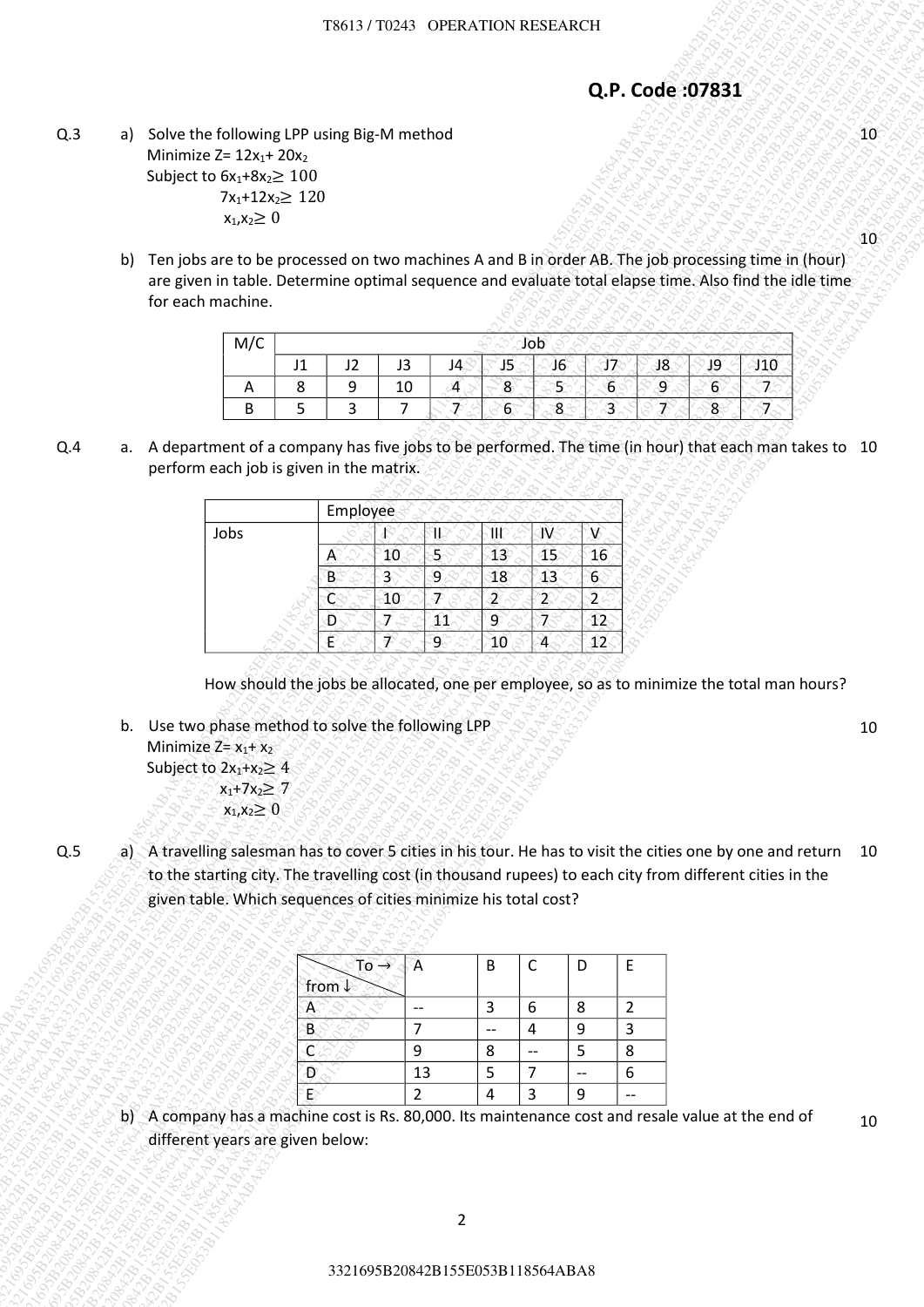### T8613 / T0243 OPERATION RESEARCH

| Q.P. Code: 07831<br>$\overline{6}$<br>$\overline{2}$<br>$\mathbf{3}$<br>5<br>$\overline{7}$<br>$\mathbf{1}$<br>4<br>year<br>2400<br>3000<br>3900<br>5000<br>1000<br>1200<br>1600<br>Maintenance<br>Cost (Rs)<br>58000<br>72000<br>70000<br>65000<br>50000<br>Resale price<br>75000<br>(Rs)<br>At what time interval in your opinion, should the machine be replaced?<br>a) Solve following problem dual simplex method.<br>Minimize $Z = 2x_1 + 2x_2 + 4x_3$<br>Subject to $2x_1 + 3x_2 + 5x_3 \ge 2$<br>$3x_1 + x_2 + 7x_3 \leq 3$<br>$x_1 + 4x_2 + 6x_3 \le 5$<br>$x_1, x_2, x_3 \geq 0$<br>Use Gomory's method to solve the following problem<br>b)<br>Maximize $Z = 3x_1 + 12x_2$<br>Subject to $2x_1+4x_2 \leq 7$<br>$5x_1+3x_2 \leq 15$<br>$x_1, x_2 \geq 0$<br>a) Write short note on:<br>Inventory problem<br>i.<br>Branch and bound algorithm for travelling salesman problem<br>ii.<br>Find the optimal strategies and value of the game of following matrix.<br>b)<br>Player B<br>$\ensuremath{\mathsf{III}}\xspace$<br>Ш<br>Player<br>ずら<br>7<br>$\mathbf{1}$<br>9<br>Æ<br>Æ<br>$-1$<br>$\mathbf{1}$ |     |  |  |       | T8613 / T0243 OPERATION RESEARCH |    |                |   |  |
|------------------------------------------------------------------------------------------------------------------------------------------------------------------------------------------------------------------------------------------------------------------------------------------------------------------------------------------------------------------------------------------------------------------------------------------------------------------------------------------------------------------------------------------------------------------------------------------------------------------------------------------------------------------------------------------------------------------------------------------------------------------------------------------------------------------------------------------------------------------------------------------------------------------------------------------------------------------------------------------------------------------------------------------------------------------------------------------------------------------|-----|--|--|-------|----------------------------------|----|----------------|---|--|
|                                                                                                                                                                                                                                                                                                                                                                                                                                                                                                                                                                                                                                                                                                                                                                                                                                                                                                                                                                                                                                                                                                                  |     |  |  |       |                                  |    |                |   |  |
|                                                                                                                                                                                                                                                                                                                                                                                                                                                                                                                                                                                                                                                                                                                                                                                                                                                                                                                                                                                                                                                                                                                  |     |  |  |       |                                  |    |                |   |  |
|                                                                                                                                                                                                                                                                                                                                                                                                                                                                                                                                                                                                                                                                                                                                                                                                                                                                                                                                                                                                                                                                                                                  |     |  |  |       |                                  |    |                |   |  |
| 45000                                                                                                                                                                                                                                                                                                                                                                                                                                                                                                                                                                                                                                                                                                                                                                                                                                                                                                                                                                                                                                                                                                            |     |  |  |       |                                  |    |                |   |  |
|                                                                                                                                                                                                                                                                                                                                                                                                                                                                                                                                                                                                                                                                                                                                                                                                                                                                                                                                                                                                                                                                                                                  |     |  |  |       |                                  |    |                |   |  |
|                                                                                                                                                                                                                                                                                                                                                                                                                                                                                                                                                                                                                                                                                                                                                                                                                                                                                                                                                                                                                                                                                                                  |     |  |  |       |                                  |    |                |   |  |
|                                                                                                                                                                                                                                                                                                                                                                                                                                                                                                                                                                                                                                                                                                                                                                                                                                                                                                                                                                                                                                                                                                                  | Q.6 |  |  |       |                                  |    |                |   |  |
|                                                                                                                                                                                                                                                                                                                                                                                                                                                                                                                                                                                                                                                                                                                                                                                                                                                                                                                                                                                                                                                                                                                  |     |  |  |       |                                  |    |                |   |  |
|                                                                                                                                                                                                                                                                                                                                                                                                                                                                                                                                                                                                                                                                                                                                                                                                                                                                                                                                                                                                                                                                                                                  |     |  |  |       |                                  |    |                |   |  |
|                                                                                                                                                                                                                                                                                                                                                                                                                                                                                                                                                                                                                                                                                                                                                                                                                                                                                                                                                                                                                                                                                                                  |     |  |  |       |                                  |    |                |   |  |
|                                                                                                                                                                                                                                                                                                                                                                                                                                                                                                                                                                                                                                                                                                                                                                                                                                                                                                                                                                                                                                                                                                                  |     |  |  |       |                                  |    |                |   |  |
|                                                                                                                                                                                                                                                                                                                                                                                                                                                                                                                                                                                                                                                                                                                                                                                                                                                                                                                                                                                                                                                                                                                  |     |  |  |       |                                  |    |                |   |  |
|                                                                                                                                                                                                                                                                                                                                                                                                                                                                                                                                                                                                                                                                                                                                                                                                                                                                                                                                                                                                                                                                                                                  |     |  |  |       |                                  |    |                |   |  |
|                                                                                                                                                                                                                                                                                                                                                                                                                                                                                                                                                                                                                                                                                                                                                                                                                                                                                                                                                                                                                                                                                                                  |     |  |  |       |                                  |    |                |   |  |
|                                                                                                                                                                                                                                                                                                                                                                                                                                                                                                                                                                                                                                                                                                                                                                                                                                                                                                                                                                                                                                                                                                                  |     |  |  |       |                                  |    |                |   |  |
|                                                                                                                                                                                                                                                                                                                                                                                                                                                                                                                                                                                                                                                                                                                                                                                                                                                                                                                                                                                                                                                                                                                  |     |  |  |       |                                  |    |                |   |  |
|                                                                                                                                                                                                                                                                                                                                                                                                                                                                                                                                                                                                                                                                                                                                                                                                                                                                                                                                                                                                                                                                                                                  |     |  |  |       |                                  |    |                |   |  |
|                                                                                                                                                                                                                                                                                                                                                                                                                                                                                                                                                                                                                                                                                                                                                                                                                                                                                                                                                                                                                                                                                                                  |     |  |  |       |                                  |    |                |   |  |
|                                                                                                                                                                                                                                                                                                                                                                                                                                                                                                                                                                                                                                                                                                                                                                                                                                                                                                                                                                                                                                                                                                                  |     |  |  |       |                                  |    |                |   |  |
|                                                                                                                                                                                                                                                                                                                                                                                                                                                                                                                                                                                                                                                                                                                                                                                                                                                                                                                                                                                                                                                                                                                  | Q.7 |  |  |       |                                  |    |                |   |  |
|                                                                                                                                                                                                                                                                                                                                                                                                                                                                                                                                                                                                                                                                                                                                                                                                                                                                                                                                                                                                                                                                                                                  |     |  |  |       |                                  |    |                |   |  |
|                                                                                                                                                                                                                                                                                                                                                                                                                                                                                                                                                                                                                                                                                                                                                                                                                                                                                                                                                                                                                                                                                                                  |     |  |  |       |                                  |    |                |   |  |
|                                                                                                                                                                                                                                                                                                                                                                                                                                                                                                                                                                                                                                                                                                                                                                                                                                                                                                                                                                                                                                                                                                                  |     |  |  |       |                                  |    |                |   |  |
|                                                                                                                                                                                                                                                                                                                                                                                                                                                                                                                                                                                                                                                                                                                                                                                                                                                                                                                                                                                                                                                                                                                  |     |  |  |       |                                  |    |                |   |  |
|                                                                                                                                                                                                                                                                                                                                                                                                                                                                                                                                                                                                                                                                                                                                                                                                                                                                                                                                                                                                                                                                                                                  |     |  |  |       |                                  |    |                |   |  |
|                                                                                                                                                                                                                                                                                                                                                                                                                                                                                                                                                                                                                                                                                                                                                                                                                                                                                                                                                                                                                                                                                                                  |     |  |  | ત્રાદ |                                  | Ŝ. | $\overline{7}$ | 6 |  |
|                                                                                                                                                                                                                                                                                                                                                                                                                                                                                                                                                                                                                                                                                                                                                                                                                                                                                                                                                                                                                                                                                                                  |     |  |  |       |                                  |    |                |   |  |
|                                                                                                                                                                                                                                                                                                                                                                                                                                                                                                                                                                                                                                                                                                                                                                                                                                                                                                                                                                                                                                                                                                                  |     |  |  |       |                                  |    |                |   |  |
|                                                                                                                                                                                                                                                                                                                                                                                                                                                                                                                                                                                                                                                                                                                                                                                                                                                                                                                                                                                                                                                                                                                  |     |  |  |       |                                  |    |                |   |  |
|                                                                                                                                                                                                                                                                                                                                                                                                                                                                                                                                                                                                                                                                                                                                                                                                                                                                                                                                                                                                                                                                                                                  |     |  |  |       |                                  |    |                |   |  |
|                                                                                                                                                                                                                                                                                                                                                                                                                                                                                                                                                                                                                                                                                                                                                                                                                                                                                                                                                                                                                                                                                                                  |     |  |  |       |                                  |    |                |   |  |
|                                                                                                                                                                                                                                                                                                                                                                                                                                                                                                                                                                                                                                                                                                                                                                                                                                                                                                                                                                                                                                                                                                                  |     |  |  |       |                                  |    |                |   |  |
|                                                                                                                                                                                                                                                                                                                                                                                                                                                                                                                                                                                                                                                                                                                                                                                                                                                                                                                                                                                                                                                                                                                  |     |  |  |       |                                  |    |                |   |  |
|                                                                                                                                                                                                                                                                                                                                                                                                                                                                                                                                                                                                                                                                                                                                                                                                                                                                                                                                                                                                                                                                                                                  |     |  |  |       |                                  |    |                |   |  |
|                                                                                                                                                                                                                                                                                                                                                                                                                                                                                                                                                                                                                                                                                                                                                                                                                                                                                                                                                                                                                                                                                                                  |     |  |  |       |                                  |    |                |   |  |
|                                                                                                                                                                                                                                                                                                                                                                                                                                                                                                                                                                                                                                                                                                                                                                                                                                                                                                                                                                                                                                                                                                                  |     |  |  |       |                                  |    |                |   |  |
| 3                                                                                                                                                                                                                                                                                                                                                                                                                                                                                                                                                                                                                                                                                                                                                                                                                                                                                                                                                                                                                                                                                                                |     |  |  |       |                                  |    |                |   |  |
|                                                                                                                                                                                                                                                                                                                                                                                                                                                                                                                                                                                                                                                                                                                                                                                                                                                                                                                                                                                                                                                                                                                  |     |  |  |       |                                  |    |                |   |  |
| 3321695B20842B155E053B118564ABA8                                                                                                                                                                                                                                                                                                                                                                                                                                                                                                                                                                                                                                                                                                                                                                                                                                                                                                                                                                                                                                                                                 |     |  |  |       |                                  |    |                |   |  |

- b) Use Gomory's method to solve the following problem Maximize  $Z= 3x_1+ 12x_2$ Subject to  $2x_1+4x_2 \leq 7$  $5x_1 + 3x_2 \leq 15$  $x_1, x_2 \geq 0$
- Q.7 a) Write short note on:
	- i. Inventory problem
	- ii. Branch and bound algorithm for travelling salesman problem
	- b) Find the optimal strategies and value of the game of following matrix.

|        | Player B |  |
|--------|----------|--|
|        |          |  |
| Player |          |  |
|        |          |  |
|        |          |  |
|        |          |  |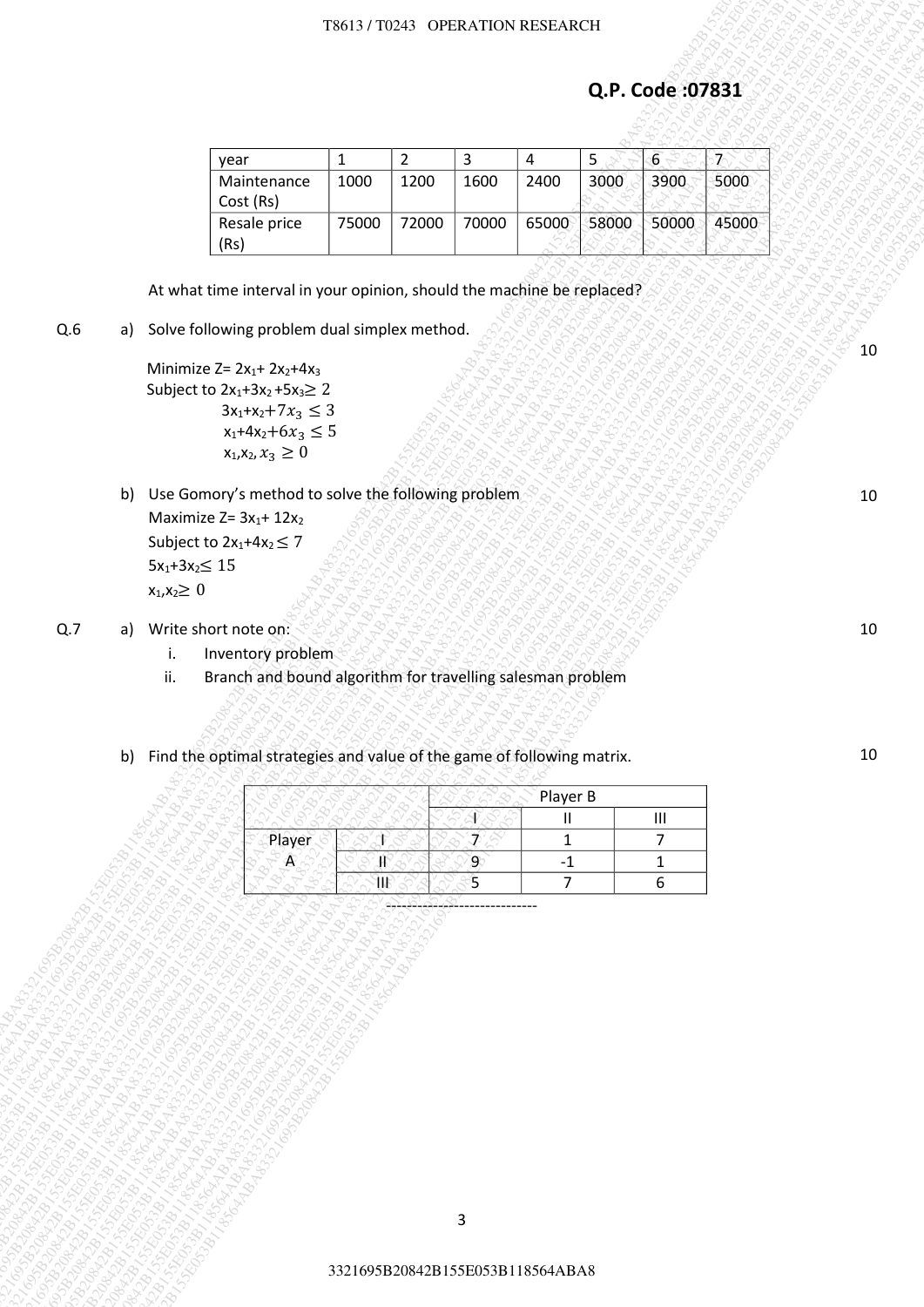# **Software Engineering**<br>
(May-2017) **Example 2017** (May-2017)

- 2. **Answer any four questions out of the remaining six questions.**
- 3. **All questions carry equal marks.**

|     | <b>M.C.A. (Sem - III)</b>  | <b>Software Engineering</b>                                                                                                                                      |                                                                         |                                                                                                                                                                           | Q.P. Code: 03003                                                                                     |                                 |
|-----|----------------------------|------------------------------------------------------------------------------------------------------------------------------------------------------------------|-------------------------------------------------------------------------|---------------------------------------------------------------------------------------------------------------------------------------------------------------------------|------------------------------------------------------------------------------------------------------|---------------------------------|
|     | (May-2017)                 |                                                                                                                                                                  |                                                                         |                                                                                                                                                                           | [Marks:100]                                                                                          |                                 |
|     | N.B:                       |                                                                                                                                                                  | 1. Question No. 1 is compulsory.<br>3. All questions carry equal marks. | Please check whether you have got the right question paper.<br>2. Answer any four questions out of the remaining six questions.                                           |                                                                                                      |                                 |
|     |                            |                                                                                                                                                                  |                                                                         | Q.1 A. What is Software Engineering? What is the role of management in software development?<br>B. List & Explain various decomposition techniques with suitable example. |                                                                                                      | $40^{\circ}$<br>40 <sub>°</sub> |
|     | graph.                     |                                                                                                                                                                  |                                                                         | Q.2 A. What are size metrics? How is function point metrics advantage over LOC metrics?                                                                                   | B. Discuss any two white-box testing techniques with suitable examples along with the control flow   | 10<br>10                        |
|     |                            | Q.3 A. Explain Software Requirement Specification.                                                                                                               |                                                                         |                                                                                                                                                                           |                                                                                                      | 10                              |
|     |                            |                                                                                                                                                                  | B. What is System Testing? Explain various methods of System Testing.   |                                                                                                                                                                           |                                                                                                      | 10                              |
|     |                            | Q.4 A. Explain WBS in detail with example.                                                                                                                       |                                                                         |                                                                                                                                                                           |                                                                                                      | 10                              |
|     |                            |                                                                                                                                                                  | B. What is structured walkthrough and how are they carried out?         |                                                                                                                                                                           |                                                                                                      | 10                              |
|     |                            |                                                                                                                                                                  |                                                                         | Q.5 A. Define software configuration item and how they are used in software configuration process.                                                                        | B. Explain module coupling and module cohesion. Also explains different types of coupling in detail. | 10<br>10                        |
|     |                            | consume maximum effort & why? Explain.                                                                                                                           | Q.6 A. Explain Degree of Rigor, Task Set Selector and Task Network.     |                                                                                                                                                                           | B. What is software maintenance? Describe the various categories of maintenance? Which category      | 10<br>10                        |
| Q.7 | a)<br>b)<br>C<br>d l<br>e) | Write short notes on (any four)<br>Reverse engineering<br><b>Make Buy Decision</b><br>Software Reliability<br><b>Formal Technical Review</b><br><b>RMMM</b> plan |                                                                         |                                                                                                                                                                           |                                                                                                      | 20                              |
|     |                            |                                                                                                                                                                  |                                                                         |                                                                                                                                                                           |                                                                                                      |                                 |
|     |                            |                                                                                                                                                                  |                                                                         |                                                                                                                                                                           |                                                                                                      |                                 |
|     |                            |                                                                                                                                                                  |                                                                         |                                                                                                                                                                           |                                                                                                      |                                 |
|     |                            |                                                                                                                                                                  |                                                                         |                                                                                                                                                                           |                                                                                                      |                                 |
|     |                            |                                                                                                                                                                  |                                                                         |                                                                                                                                                                           |                                                                                                      |                                 |
|     |                            |                                                                                                                                                                  |                                                                         |                                                                                                                                                                           |                                                                                                      |                                 |
|     |                            |                                                                                                                                                                  |                                                                         |                                                                                                                                                                           |                                                                                                      |                                 |
|     |                            |                                                                                                                                                                  |                                                                         |                                                                                                                                                                           |                                                                                                      |                                 |
|     |                            |                                                                                                                                                                  |                                                                         |                                                                                                                                                                           |                                                                                                      |                                 |
|     |                            |                                                                                                                                                                  |                                                                         |                                                                                                                                                                           |                                                                                                      |                                 |
|     |                            |                                                                                                                                                                  |                                                                         |                                                                                                                                                                           |                                                                                                      |                                 |
|     |                            |                                                                                                                                                                  |                                                                         | 7879AB9848BCA74B209B152B50BDED25                                                                                                                                          |                                                                                                      |                                 |